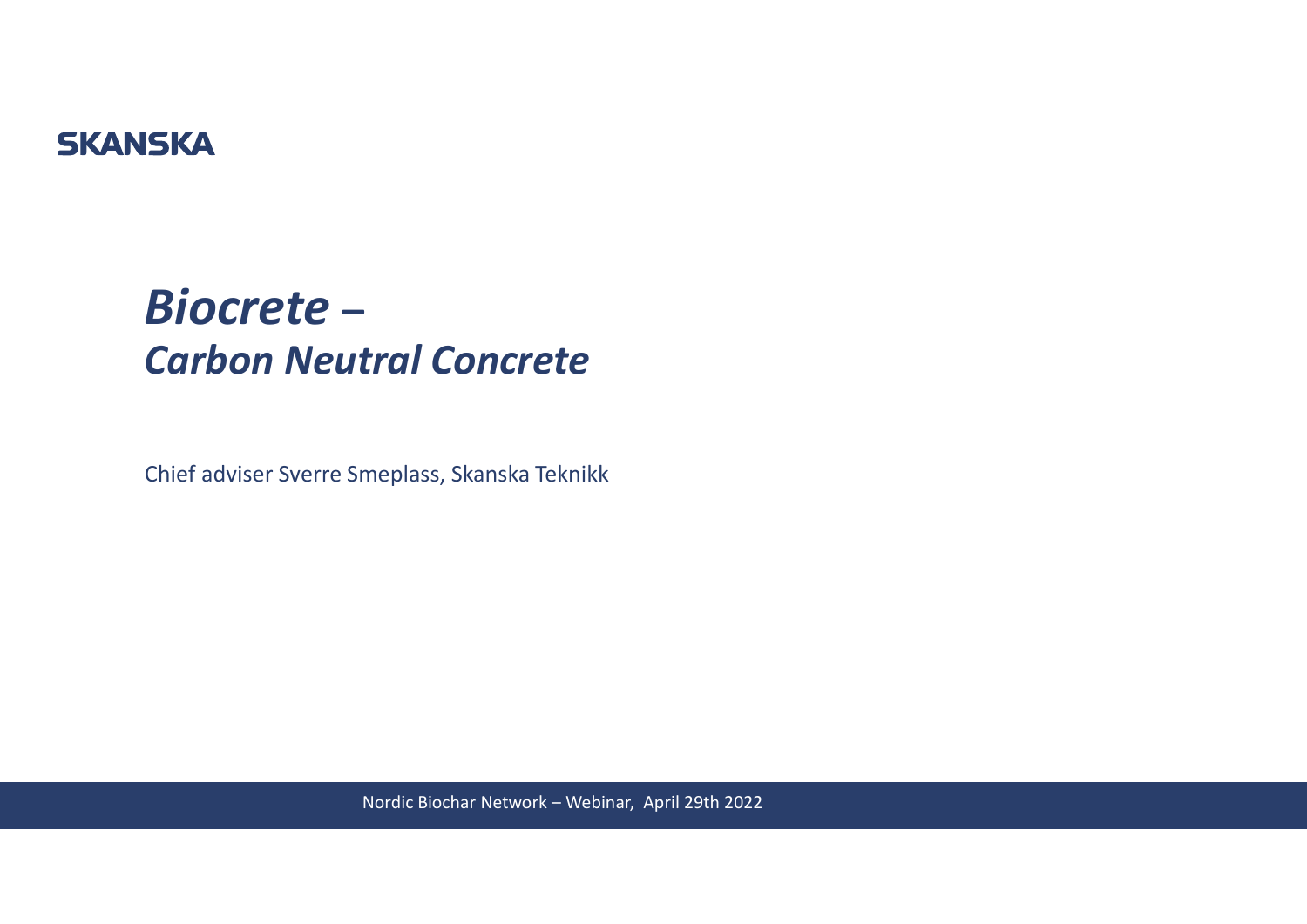

### $\infty$ OPLANDSKE **BIOENERGI**

# **SKANSKA**



### Snøhetta 21

### **BETONG 0ST**



Støttet av Innovasjon Norge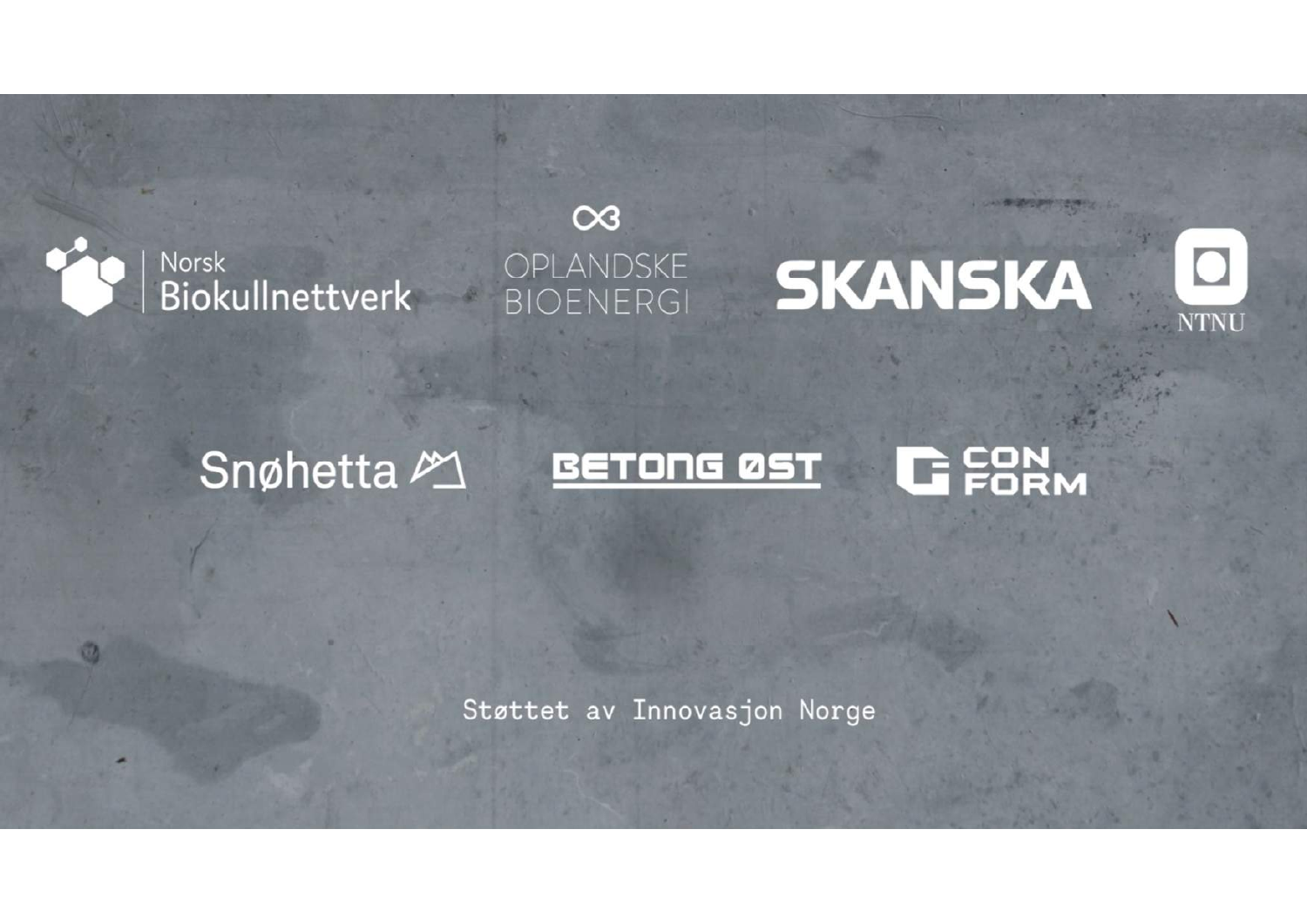### **Background**

- − Industrial wood waste amounts to 1.0 million tons per year
- − A large proportion of the wood waste goes to combustion
- − The wood waste corresponds to an emission of 1.8 million tons  $CO_2$ , i.e., 40 % more than what the cement industry generates!
- − The construction industry accounts for 30 % of the total wood waste

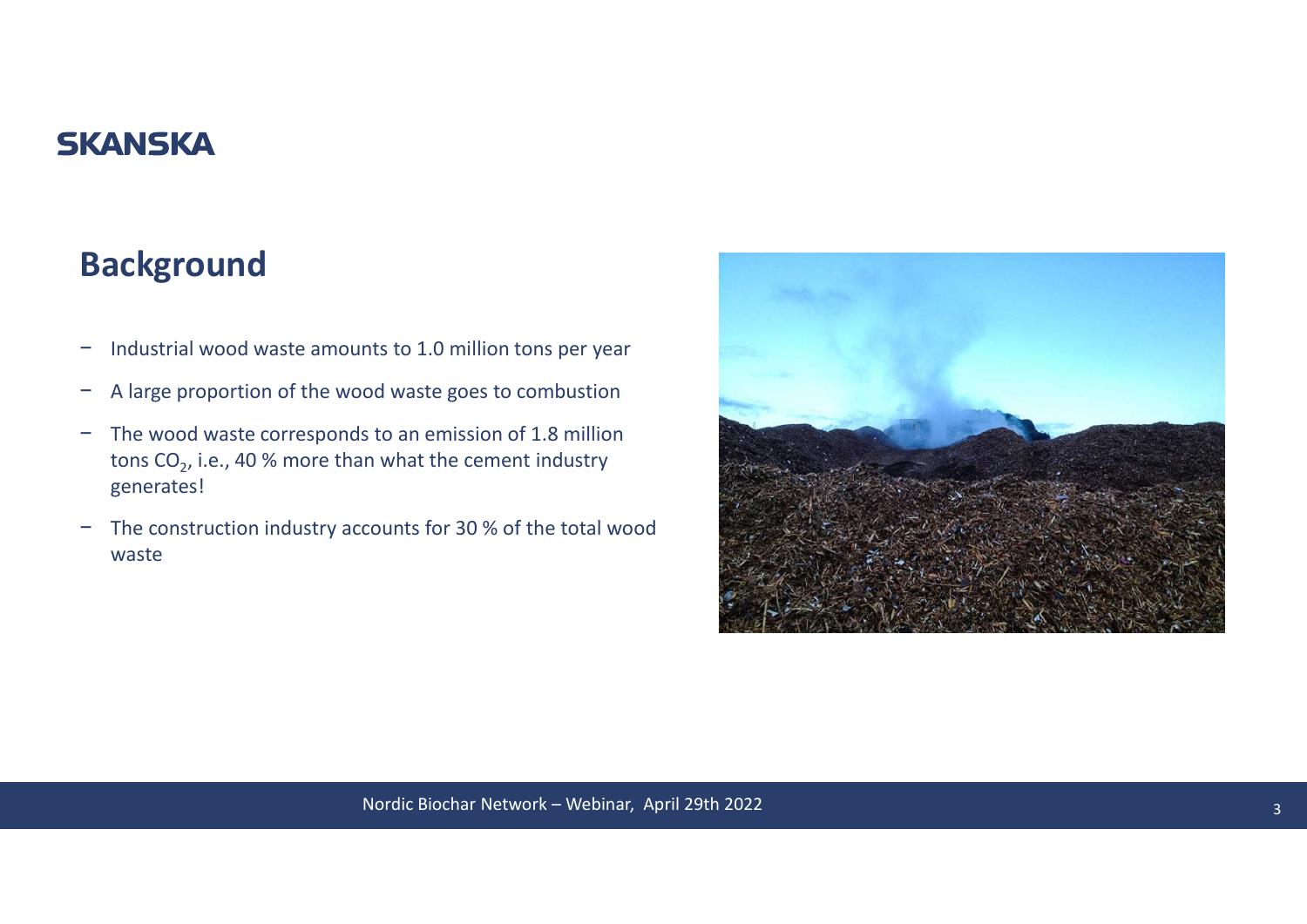

…………………………………

- $\triangleright$  Wood waste can be pyrolyzed into biochar (pyrolysis is heating without the supply of oxygen)
- $\triangleright$  The biochar can be mixed into concrete to store the carbon "permanently"
- $\triangleright$  We break a waste cycle and allocate the CO<sub>2</sub> benefit to the final product. The concrete becomes carbon neutral! Smallscale CCS!
- $\triangleright$  Is this principle ok according to the LCA standards?
- $\triangleright$  How does the biochar affect the technical properties of the concrete?
- $\triangleright$  Who will invest in carbon neutral concrete? At the moment, Biocrete is about 50% more expensive

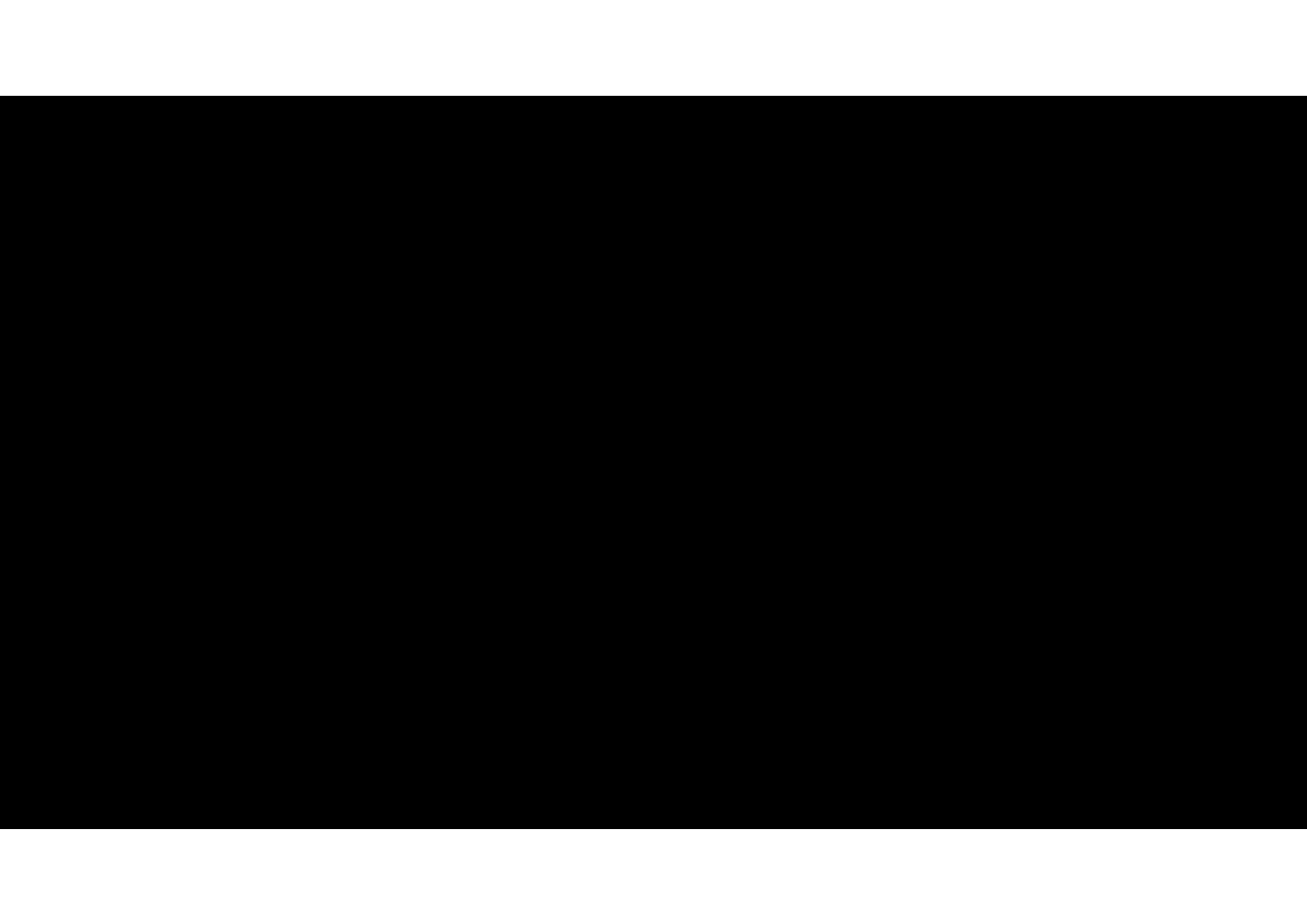### **Pretty confusing media response….**

«The least thoughtful initiative I've ever heard of» *Yngve Holt, Norskog to nrk.no*

«A gamechanger for the construction industry» *bygg.no*

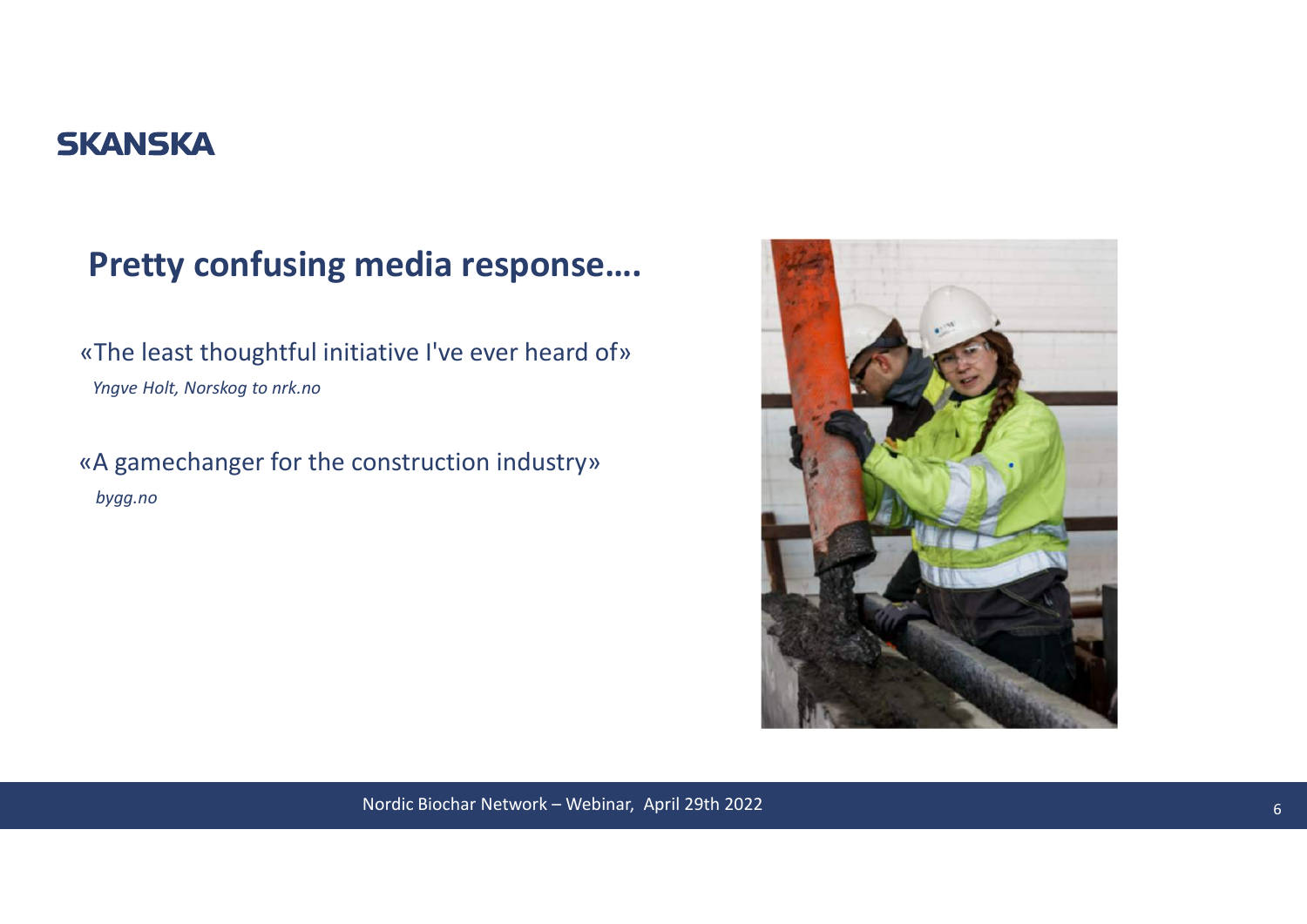### **Other applications for biochar**

- $\triangleright$  Subsidy in cattle feed
	- Reduces methane emissions
	- Requires a very clean biochar, i.e. the content of heavy metals, dioxins etc. must be very low. Waste wood is unsuitable as a raw material.
- $\triangleright$  Soil improvement
	- Biochar has a large internal surface, and is therefore an effective absorbent. Favorable in sandy soils in dry areas
	- Requires a clean biochar, i.e. the content of heavy metals, dioxins, etc. must be low. Waste wood is unsuitable as a raw material.
- $\triangleright$  Reducing agent in the metal industry
	- Can replace fossil coal
- $\triangleright$  Absorbent and filter material applications

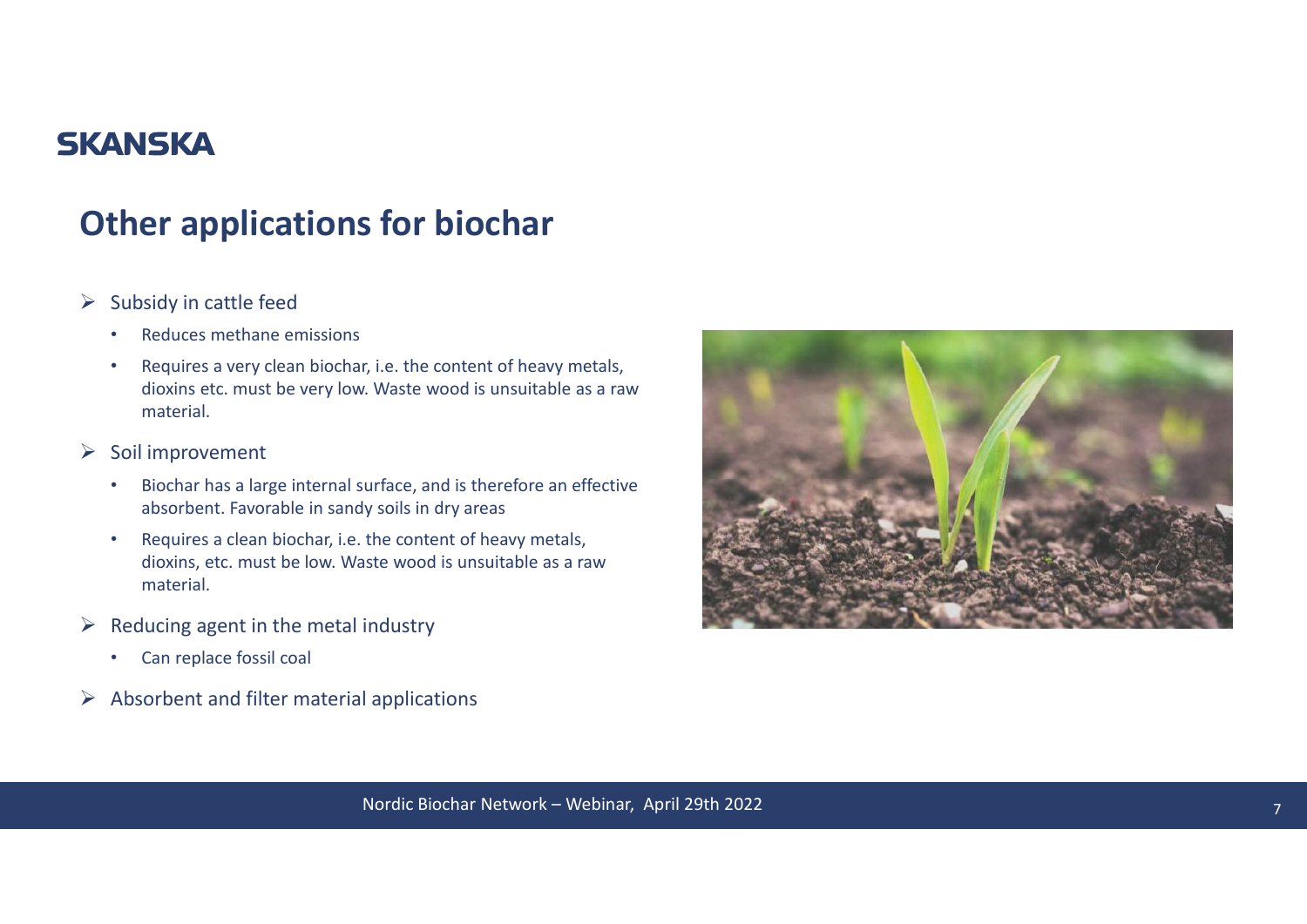### **How much biochar does it take to "neutralize" the concrete?**

- − The biochar contains approximately 92% pure carbon
- $-$  In combustion, 1.00 kg of carbon (C) will be oxidized to 3.67 kg CO<sub>2</sub>
- − A C30/37 type of concrete, Low Carbon Grade A (NB37), has a required GWP-value of maximum 200 kg  $CO_2$ -ekv./m<sup>3</sup>
- − Approximately 59 kg of biochar /m<sup>3</sup> will thus be able to compensate for the emissions from this concrete. A little more, and we've compensated for the reinforcement steel, too.

PS! The excess heat from pyrolysis can be used as a heat source in a district heating system, or perhaps at a concrete batching plant.

### **Biocrete**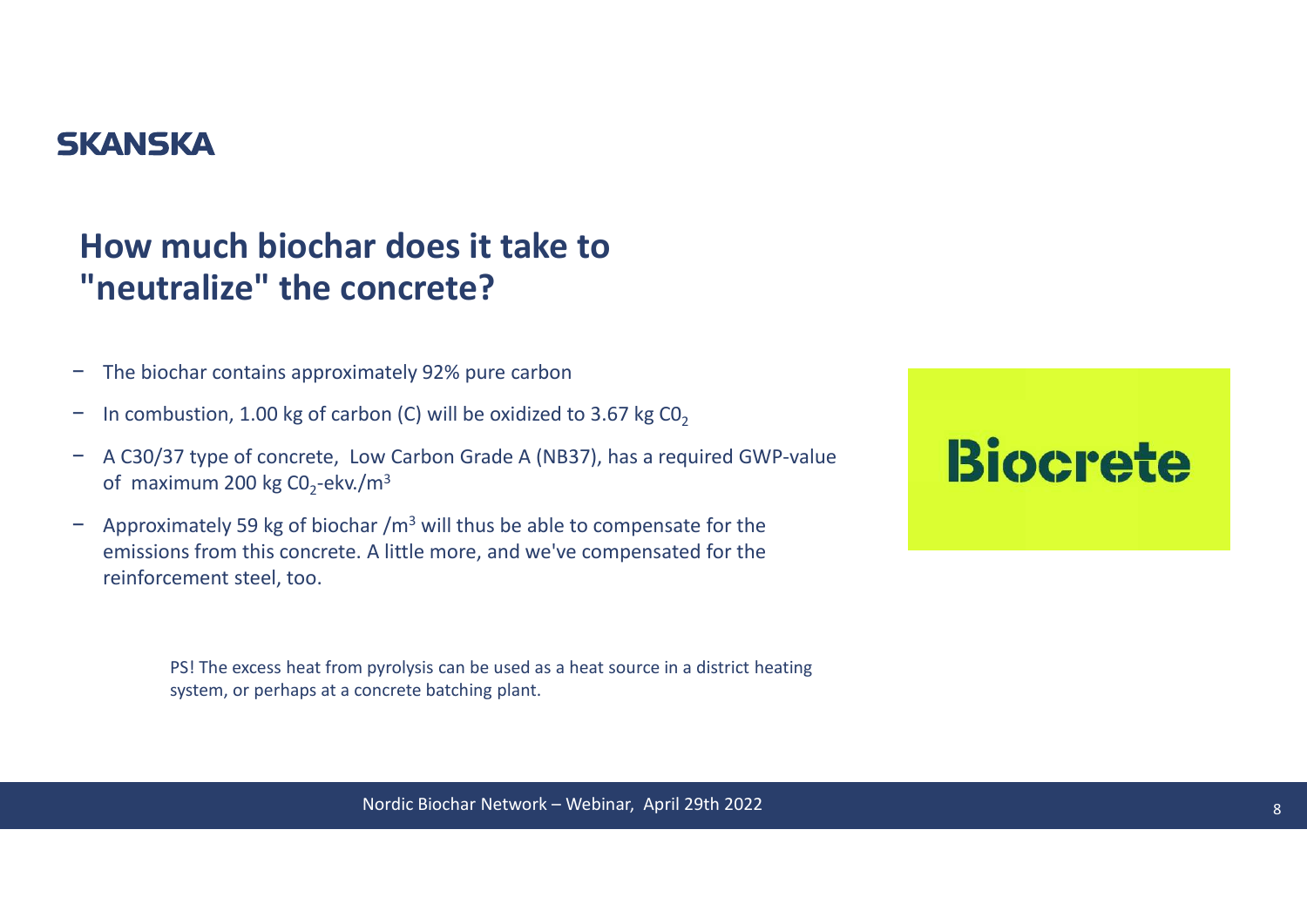### **Much of the development work has been done by three eager master students at NTNU**



Håkon Farestvedt Nesse Vibeke Heitmann Solheim Petter Wedø Gjengår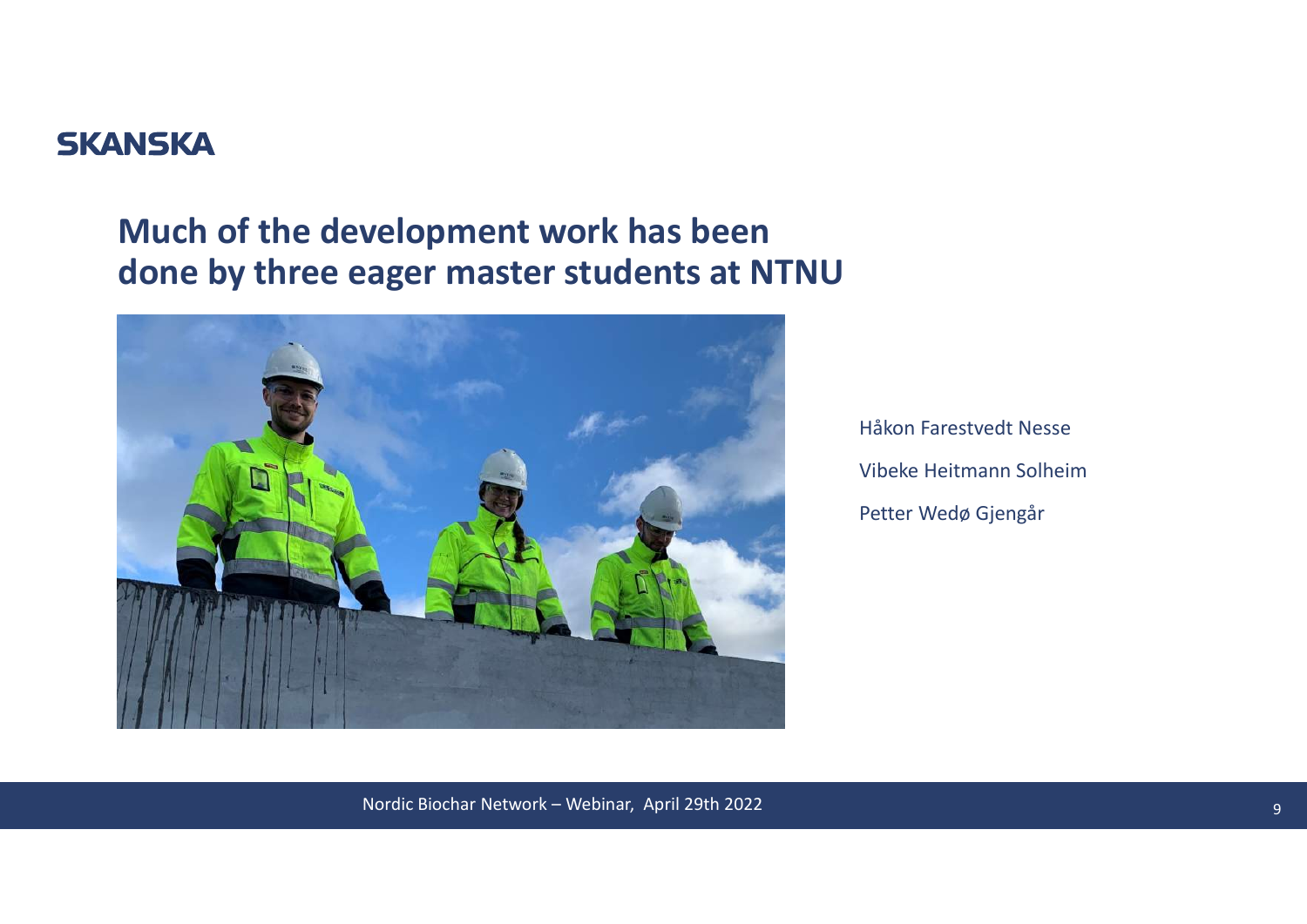### **How does biochar affect the concrete properties?**

- − The biochar is light and mechanically weak, this must be compensated with a slightly stronger binder phase
- − The biochar has a very high water absorption but is still is a good filler material in a water-saturated state. Biocrete therefore has excellent workability properties, without additional consumption of cement!
- − The concrete density is reduced from 2400 kg/m<sup>3</sup> to approx. 2000 kg/m<sup>3</sup>. In structural design, Biocrete must probably be considered to be a LWAC.
- − The durability properties are expected to be good due to the low permeability of the binder phase. Recent results confirm that the permeability of Biocrete is very low.
- − *Is Biocrete within or outside the limits of concrete standards?*

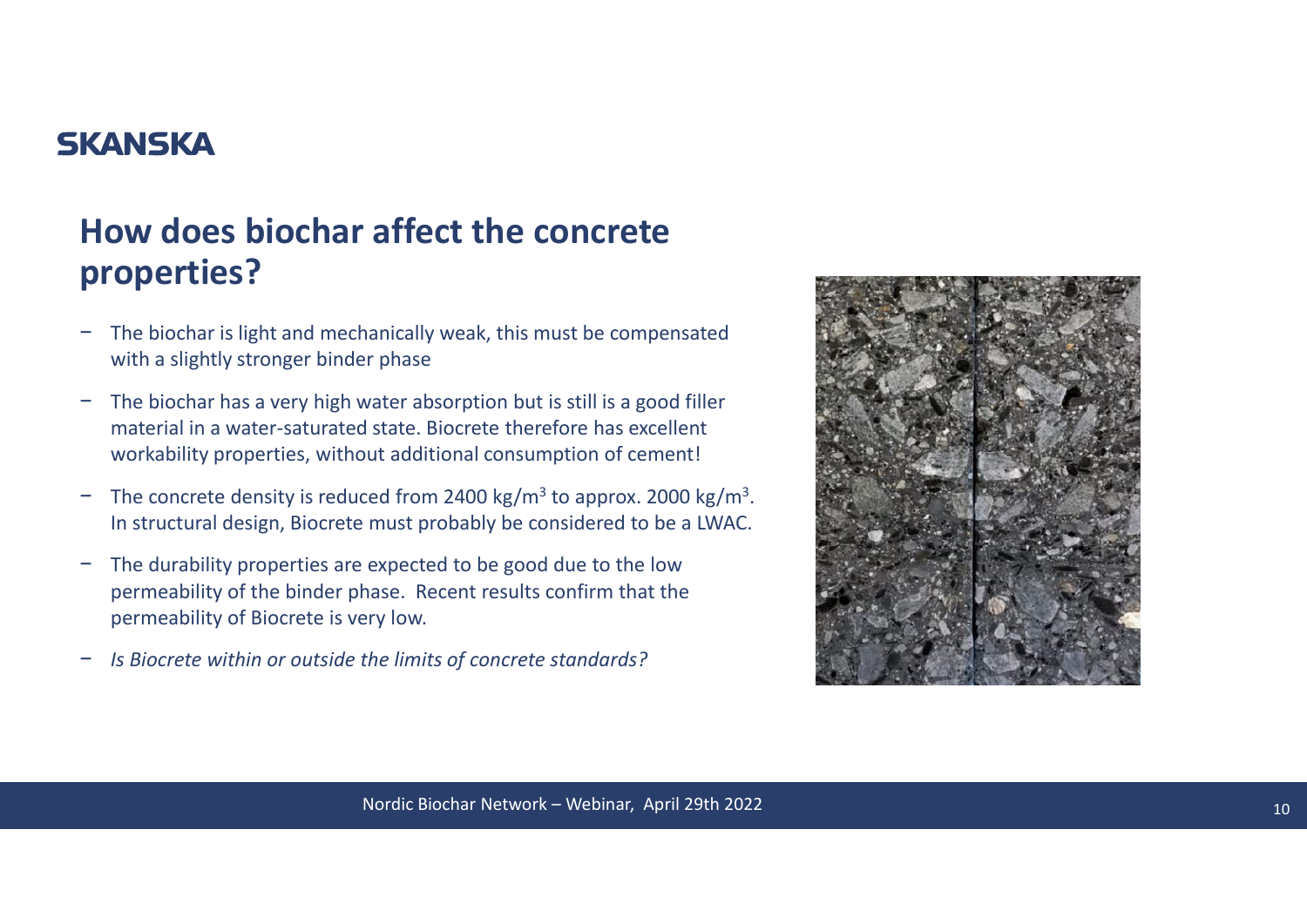

f cm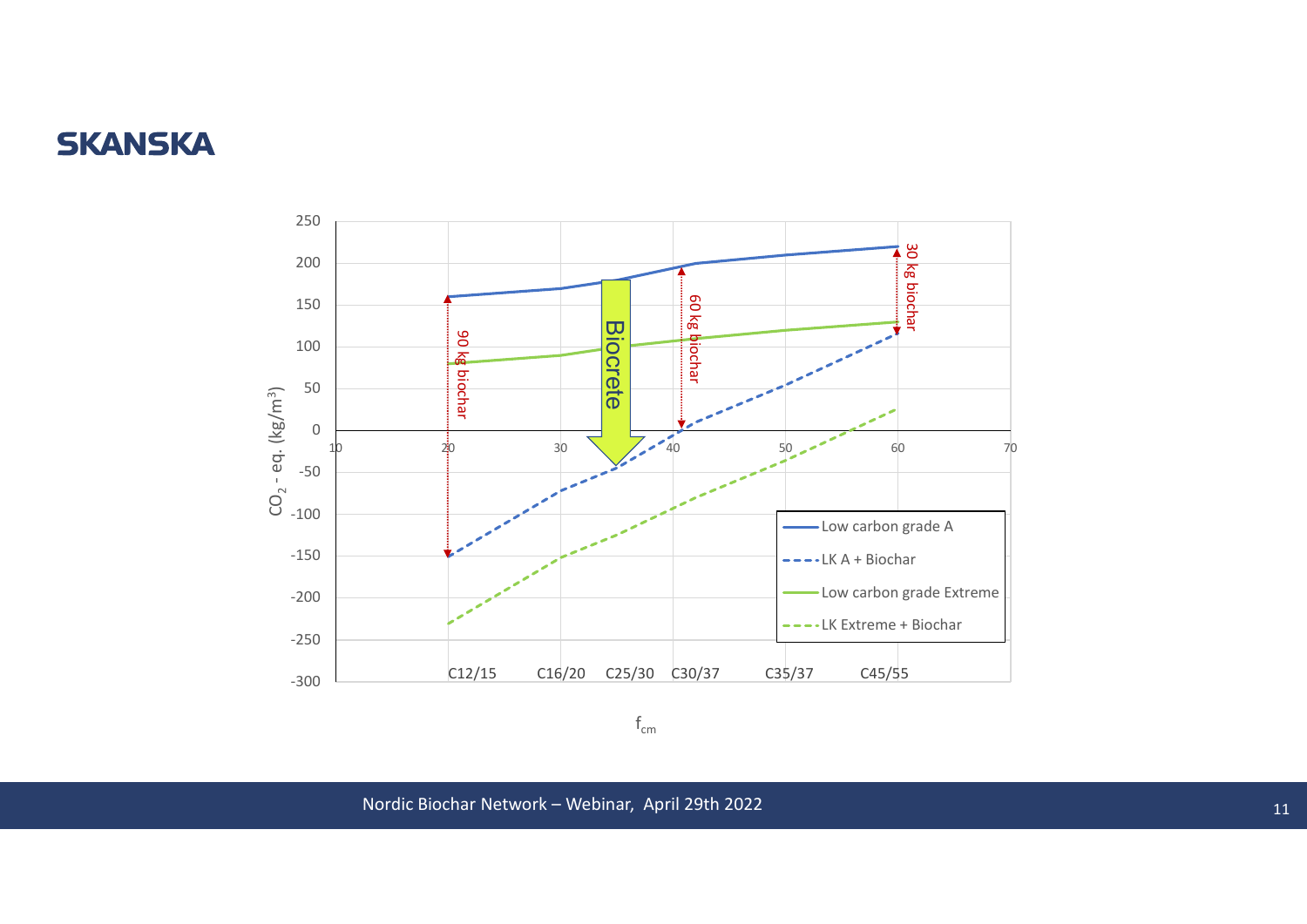### **The Con-Form structural design concept**

- − Hybrid of precast and cast-in-place concrete
- − The «sandwich» type of structural design allows a combination of high strength (flanges) and low strength concrete (cores)
- − Ideal for Biocrete
- − «Carbon neutral» load carrying structures are obtainable
- − Full scale wall and slab production tests performed

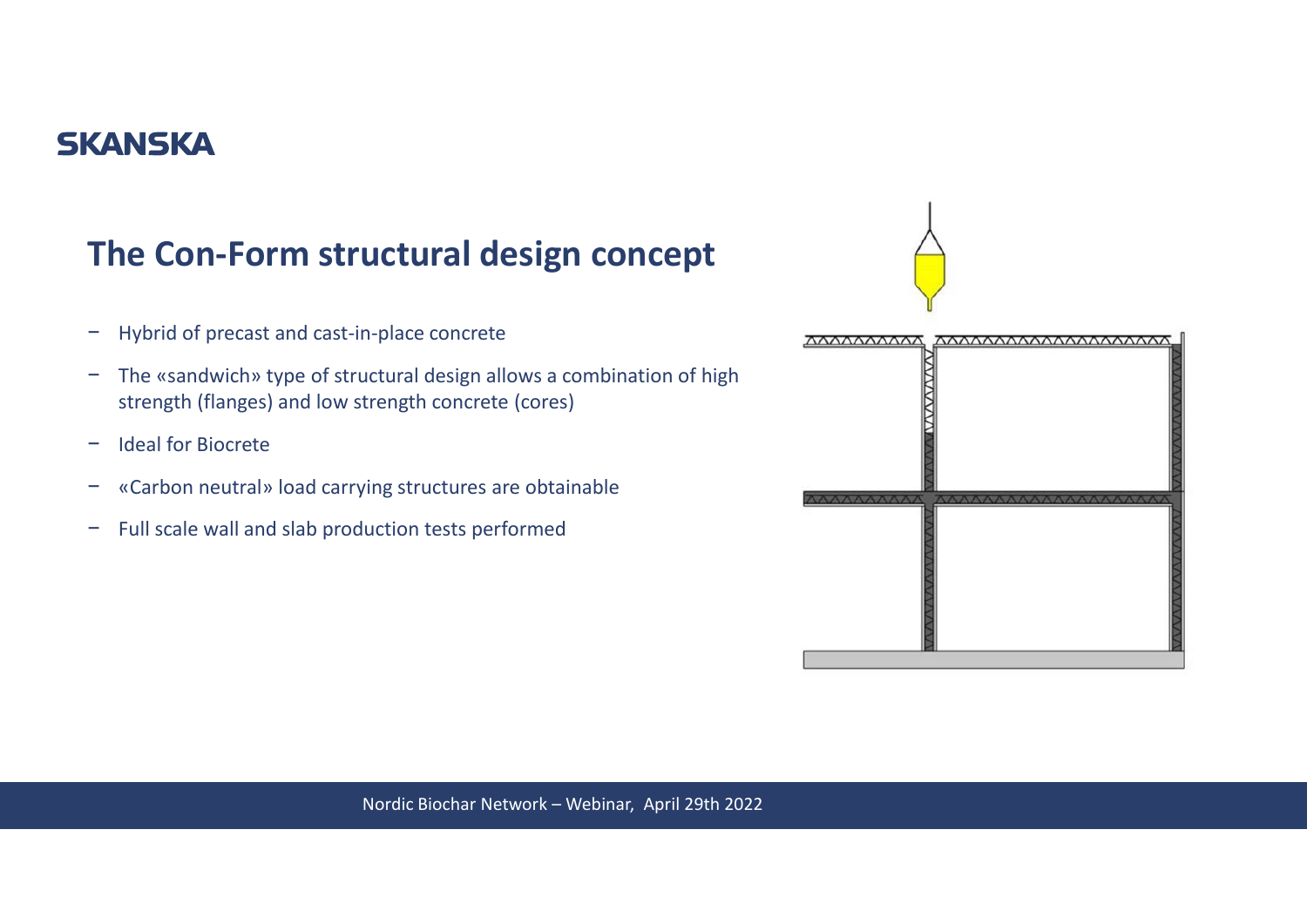### **As designed for Biocrete…**





Nordic Biochar Network – Webinar, April 29th 2022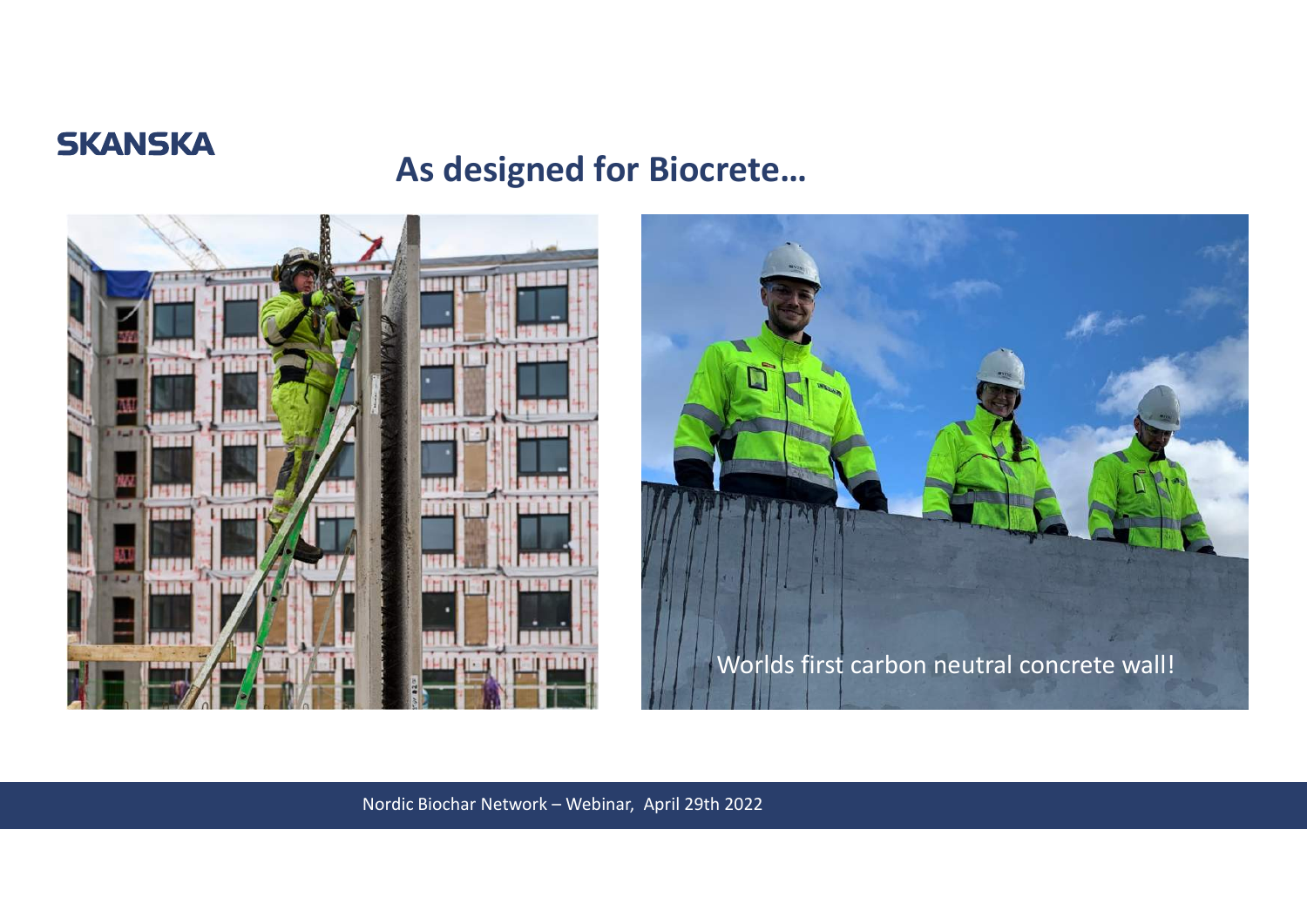